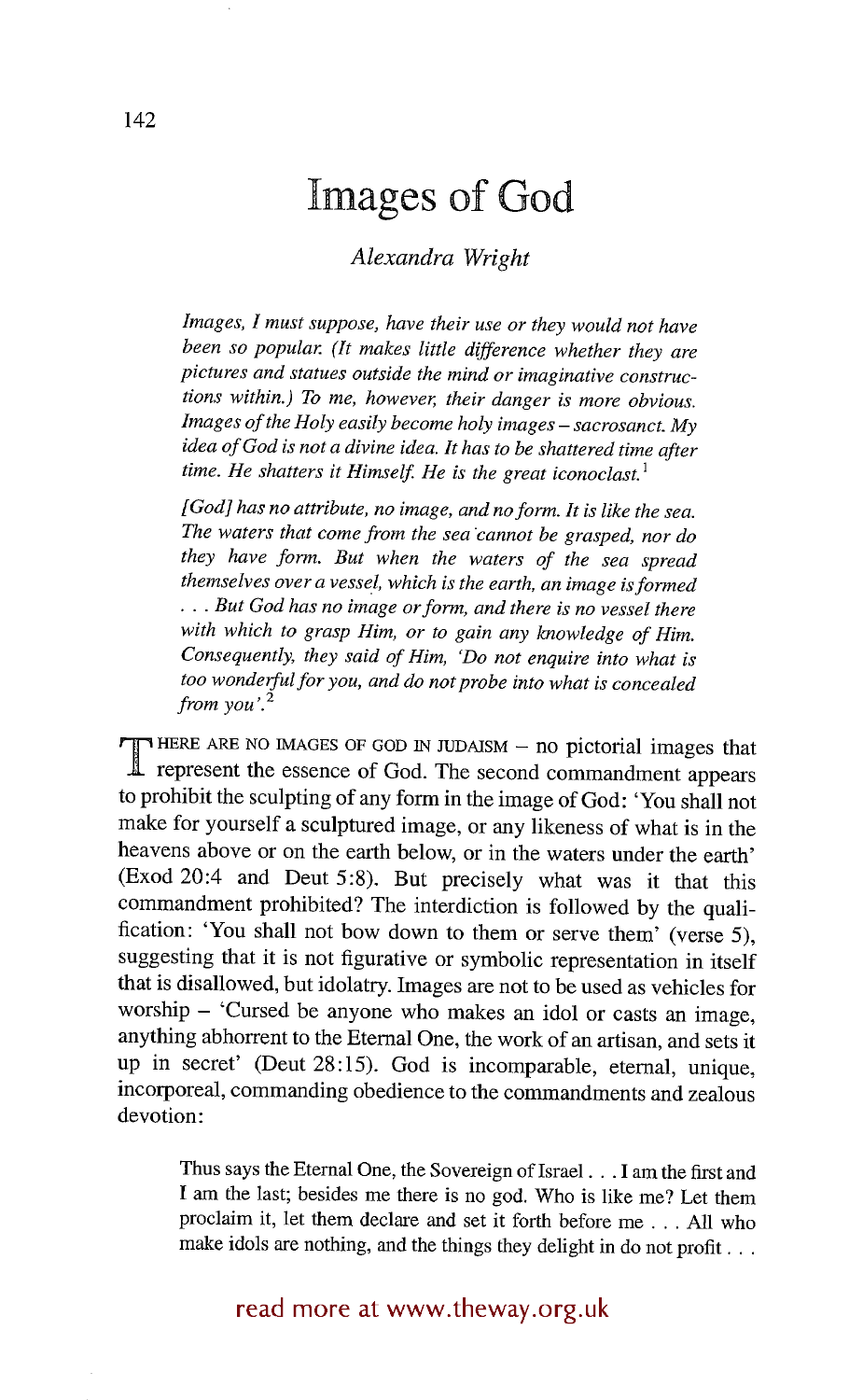Who would fashion a god or cast an image that can do no good? Look, all its devotees shall be put to shame; the artisans too are merely human. (Isai 44:6-7, 9-11)

The second commandment need not be interpreted as proscribing symbolic or figurative representation of other religious subjects. The artist, par excellence, of the Torah, Bezalel son of Uri, designer of the Tabernacle – which incorporated representations of the cherubim – is expressly singled out by God and 'endowed with a divine spirit of skill, ability, and knowledge of every kind of craft' (Exod 35:30-31).

A contrast has sometimes been drawn between the rich iconographical traditions of Christianity and the artistic austerity of the synagogue. Yet the ancient world of the Middle East has revealed some surprising treasures in the Jewish catacombs at Beth Shearim, for example, and in the rare discovery in 1932 of the Dura-Europos Synagogue on the western banks of the River Euphrates. Frescoes betray an artistic enjoyment in creating narrative art, illustrating biblical narratives and their ancient commentaries, the *midrash,* as well as symbolic representation of the Tabernacle among other things. Far from interpreting the second commandment literally, certain rabbinic authorities took a tolerant view and permitted the use of painting or mosaics in synagogues.<sup>3</sup>

There were periods of opposition to any form of aesthetic enhancement in the synagogue or home, but these were not widespread. Indeed, the enhancement of a *mitzvah* (commandment) known as *hiddurmitzvah* was encouraged. To perform the commandment of *havdalah*  (separation of the Sabbath and the weekday) at the end of the Sabbath with an elegantly created spice box, or to craft an exquisite *mezuzah*  (holder containing the words of the *Shema* placed on the doorposts of Jewish homes) was worthy of praise. But these images were not objects of veneration. The *mezuzah* does not represent God. It is a reminder of the words, 'Hear O Israel, the Eternal One is our God, the Eternal God is One' (Deut 6:4), contained within it. The tabernacle was a sacred Space, where the sacrificial offerings would be burnt by the priests as tokens of thanksgiving, praise or confession to God. Even the cloud that rested on the Tabernacle when the Israelites were stationary is no more than a symbol from God, indicating when they should rest or recommence their journey (Num 9:15). Solomon's Temple was a larger and more ornate sacred space, but its appurtenances were never objects of worship. As the king himself says in the prayer of dedication at the opening of the Temple: 'But will God indeed dwell on the earth? Even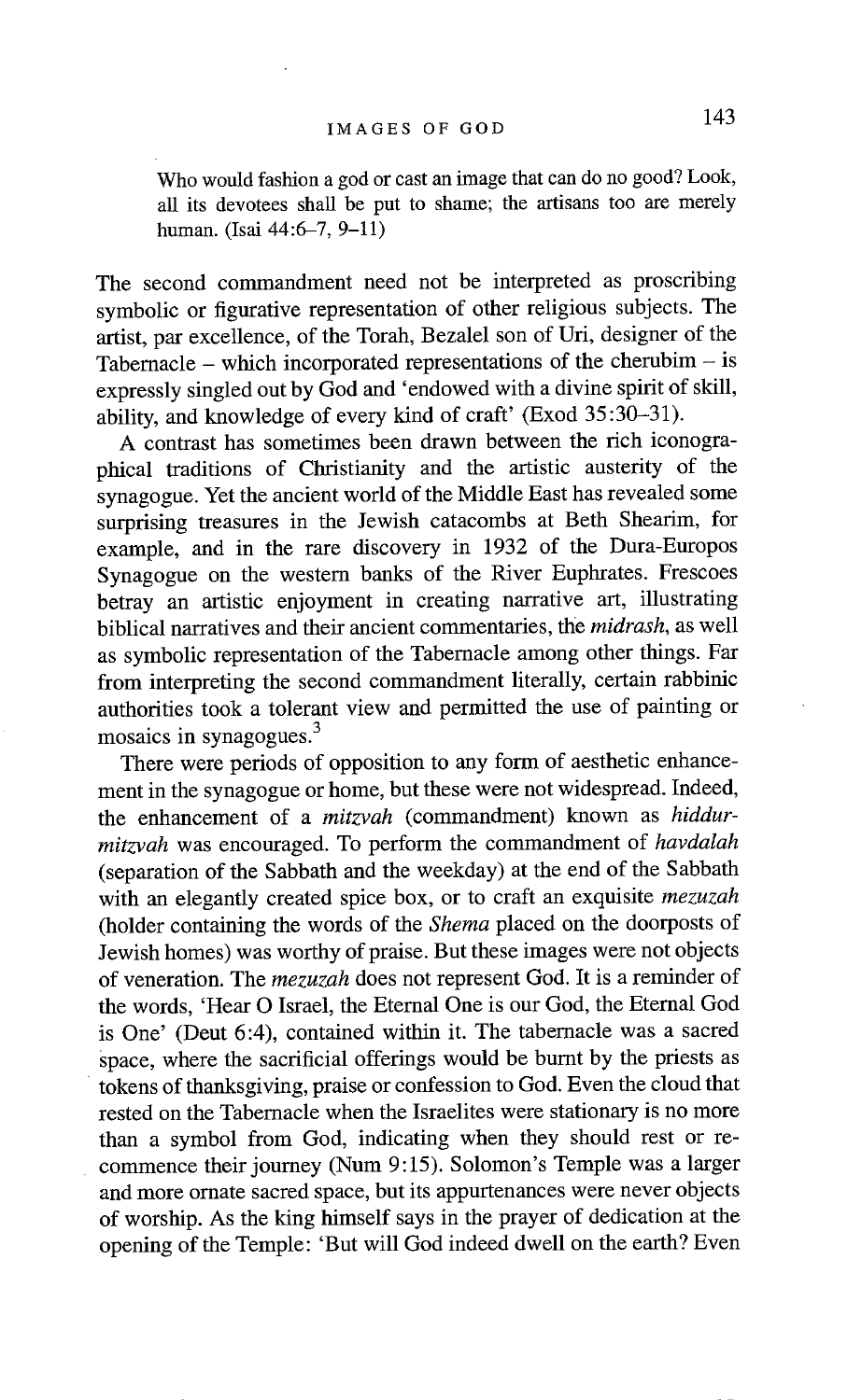heaven and the highest heaven cannot contain you, much less this house that I have built'  $(1 \text{ Kg } 8:27)$ .

### *Conveying a sense of God's presence*

If, then, there are no pictorial images to represent God in Judaism, how does Jewish tradition convey something of the presence of God or the essence of God's existence? For C. S. Lewis, the Incarnation is ironically the 'supreme example' of God's iconoclasm, and, at the same time, one of the marks of God's presence. Yet if God, so to speak, is not in creation<sup>4</sup> – whether the Tabernacle or the Temple or in the natural world - how do we learn to recognize God's attributes? How do we learn to speak of God? 'How do we learn to use the word "God" correctly $2^{5}$ 

Judaism conveys the idea of God through a varied and rich tapestry of verbal imagery found in the Bible and *aggadah* (rabbinic commentary on the Hebrew Bible) as well as through the more rational writings of medieval Jewish philosophy and contemporary theology. In the Hebrew Bible, God is portrayed as mediating the Divine Will through language. As the Talmud states in various places in the name of Rabbi Ishmael, 'The Torah speaks in human language'. The Bible does conceive of God in anthropomorphic terms, which the *targumim*  (Aramaic translations) and medieval philosophers are anxious to explain in non-anthropomorphic terms, but it is not God's essence with which the text is concerned, but with the way God works dynamically in history and with the delivering, receiving and practice of the commandments. 'Then the Eternal One spoke to you out of the fire. You heard the sound of words but saw no form; there was only a voice' (Deut 4:12), declaring to Israel the covenant and charging them to observe the commandments written on the two tablets of stone. The New Testament, for its own purposes, contrasts the revelation at Mount Sinai with the 'new covenant', mediated by Jesus.

It sometimes seems that underlying this view is the belief that the law was a burden, delivered in stern justice, rather than in love. Yet what could be further from the truth? The poet of Psalm 119 sees God gently guiding him and yearns for the teaching of the commandments  $-$  they are his delight because he loves them, they comfort him and bring him blessing, without them his soul languishes. Similarly, Psalm 19 prefaces its celebration of the Torah, not with an image of God, but with creation engaging in a glorious narrative about God's greatness: 'The heavens are telling the glory of God; and the firmament proclaims God's handiwork. Day to day pours forth speech, and night to night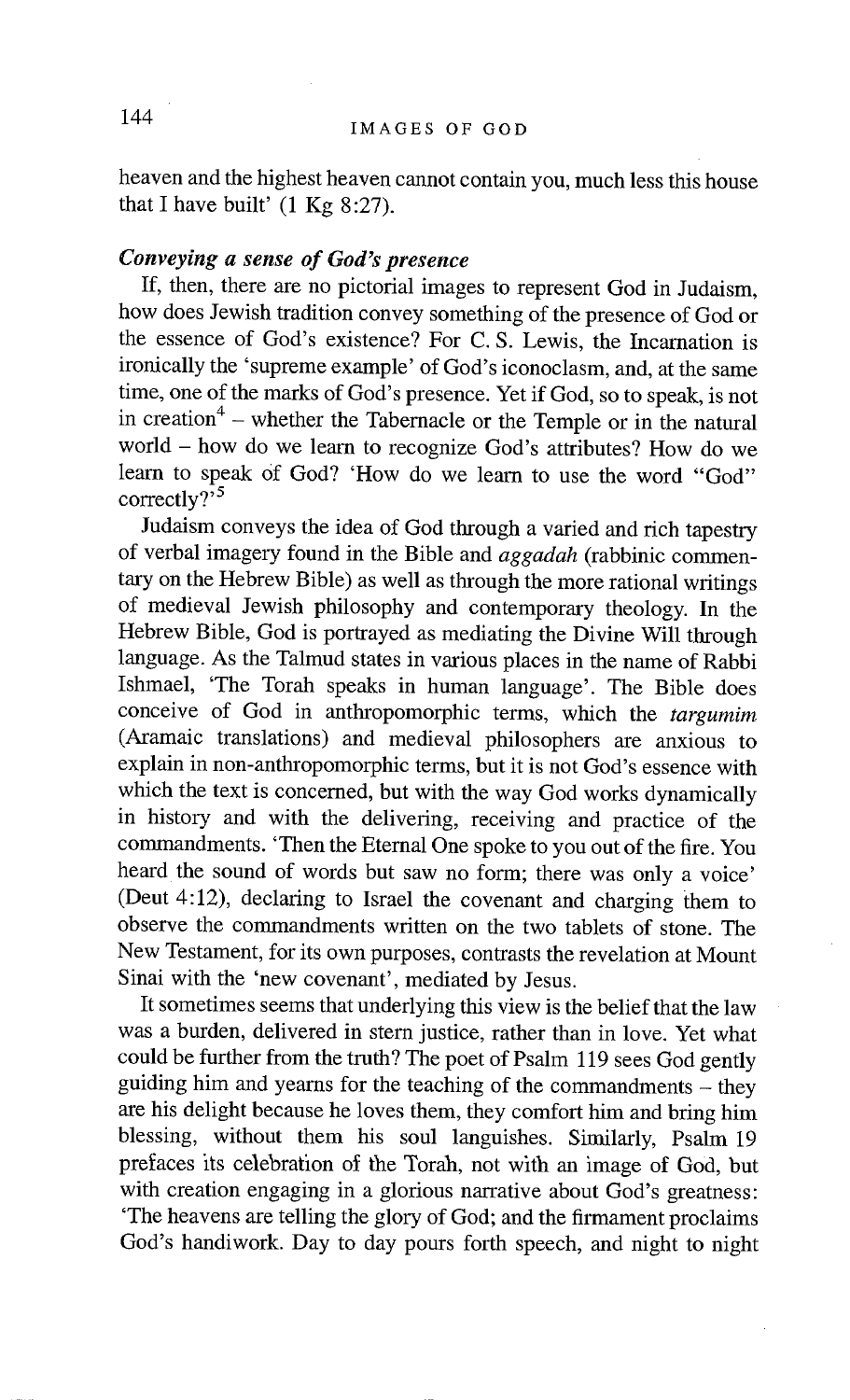declares knowledge' (Ps 19:2-3/1-2). The act of creation is a speechless drama in which no sound is heard, 'yet their music<sup>6</sup> goes out through all the earth, and their words to the end of the world' (verse 5/4). If nature is evidence of God as Creator, these words which begin voiceless, but are given sound when they are received, testify to God as a compassionate, life-giving, enlightening Giver of the Torah, sweetening the lips of the people with honey (Ps 19: 8-10/7-10).

If God can only be 'seen' when evidence of the Divine Presence is present – creation or the Torah – what shall we make of passages such as Exodus 24:10-11(9-10): 'Then Moses and Aaron, Nadab and Abihu, and seventy of the elders of Israel went up, and they saw the God of Israel. Under his feet there was something like a pavement of sapphire stone, like the very heaven for clearness'; or Numbers 12:8: 'With him [Moses] I speak face to face - clearly, not in riddles; and he beholds the form of the Eternal One'; or Moses' encounter with God in Exodus 33, where God tells him he cannot see God's face but will see God's 'back'? In the first passage, there is no description of God, only the setting of God's presence, and the use of the Hebrew particle ksuggests only an approximate likeness of heaven. The medieval commentator Rashbam draws an analogy with the covenant between God and Abraham.<sup>7</sup> In Genesis 15:7 God 'projects a visual manifestation of His Presence by appearing as "a flaming torch which passed between those pieces"'.<sup>8</sup> Maimonides (1135-1204) understands these passages to refer to 'intellectual perception of God, and by no means to perception with the eye as in its literal meaning'.<sup>9</sup> When Moses is described as beholding 'the form of the Eternal One', we should understand that he 'comprehends the true essence of God'.<sup>10</sup> Moses asks to see God's 'face', that is, he desires to gain higher knowledge of God, but God withholds this from him, granting him the 'knowledge of the acts attributed to God which.., are considered to be different and separate attributes of the Supreme'. Maimonides draws our attention to the Aramaic translation of these passages and many others in which the translator, Onkelos, distracts us from a phrase which might give a corporeal sense of God by inserting a *nomen regens,* 'the Glory' or 'the Word' or the 'Divine Presence' before the word 'God', which removes any doubt in the mind of the interpreter that God's appearance is in any way corporeal. He ends his discussion on Exodus 24 with these words:

You may take [the] grand scene altogether as a prophetic vision, and the whole occurrence as a mental operation, and consider that what Moses sought, what was withheld from him, and what he attained were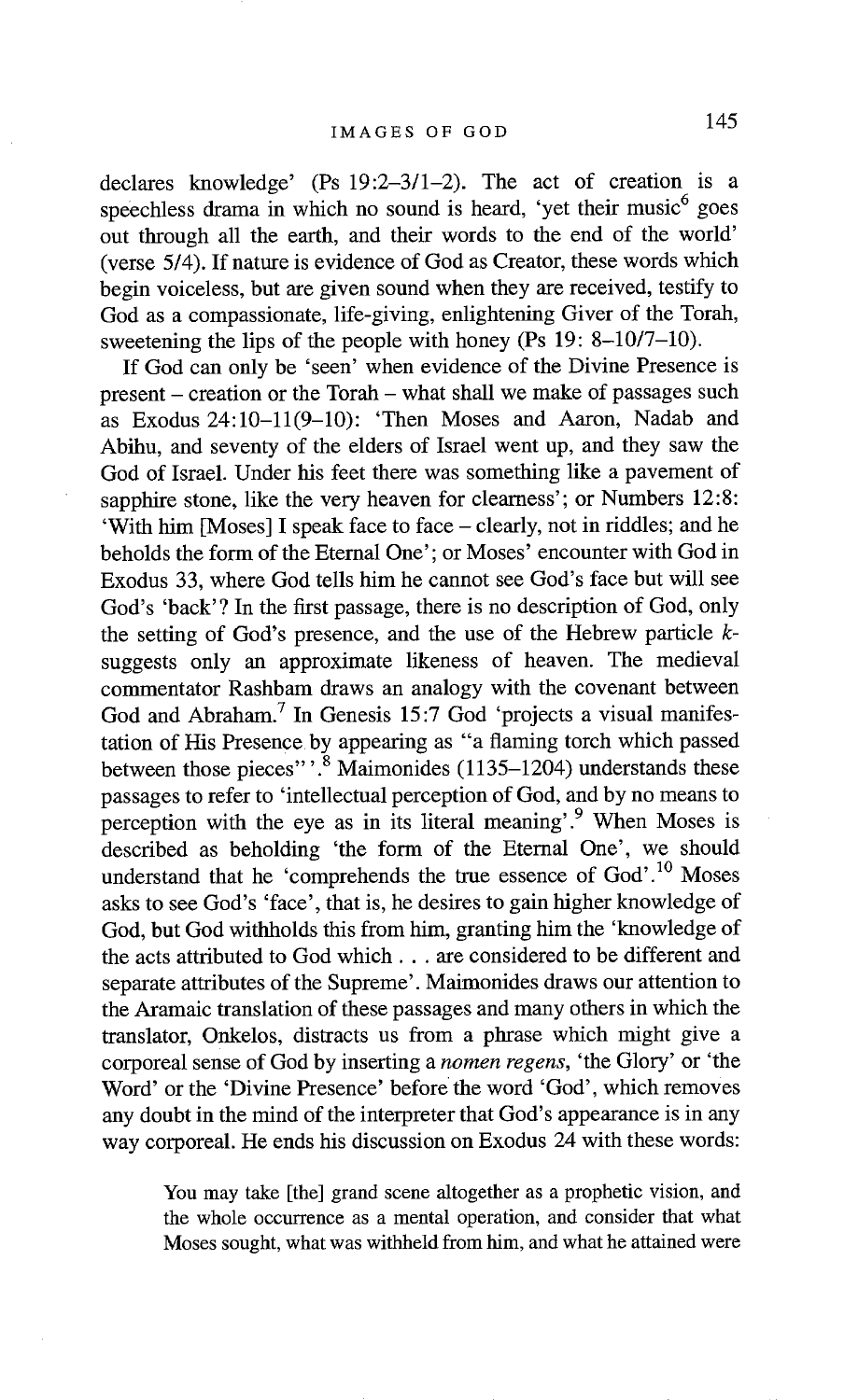things perceived by the intellect without the use of the senses.., or you may assume that in addition there was a certain ocular perception of a material object, the sight of which would assist intellectual perception ... You may also assume that in addition there was a perception of sound, and that there was a voice which passed before him, and was undoubtedly something material.<sup>11</sup>

#### *Carrying out the commandments*

This interpretation contrasts strikingly with a passage in the Babylonian Talmud *(Berakhot* 7a) which asks, what did Moses see when God's hand was removed and he saw God's 'back'? A thirdcentury teacher in Palestine responds: 'The Holy One, blessed be He, showed Moses the knot of the *tefillin'* (the phylacteries). In this startling passage, based on a verse in Psalm 56:7, God is portrayed as a man at prayer. Not only does God wear the garments of prayer, but God prays. And what does he pray? 'May it be My will that My mercy may suppress My anger, and that My mercy may prevail over My [other] attributes, so that I may deal with My children in the attribute of mercy and, on their behalf, stop short of the limit of strict justice' *(Berakhot* 7a). Similar to another passage where it is related of God's 'day', that he studies the Torah, sits in judgement on the world, sits and feeds the whole world and plays with Leviathan or sits and teaches Torah to the small children (Babylonian Talmud, *Avodah Zarah* 3b), this tells us not what God is or does, but what values are central to rabbinic teaching – namely learning, the balance of justice and mercy. concern with all living things and the expectation of the days of the Messiah, symbolized by the mythical sea-monster, Leviathan. The coming of the messianic age is guaranteed, implies the Talmud, by the teaching of small children.<sup>12</sup>

These are not images of God, but projections of rabbinic values. The passages are not for meditation, but for study, with the express purpose of carrying out the commandments of Judaism: study for its own sake, righteousness in our conduct, feeding the poor and clothing the naked, doing justice in the world. It is true that some mystical traditions used the creation narrative and the vision of Ezekiel as a focus for meditation, but even here God is not identified with creation or with the chariot *per se.* These are seen as attributes, vessels in which God's form is perceived according to our own limited understanding and knowledge.

In feminist discussion about the nature of God, the use of male imagery which has persisted for so long is constantly under evaluation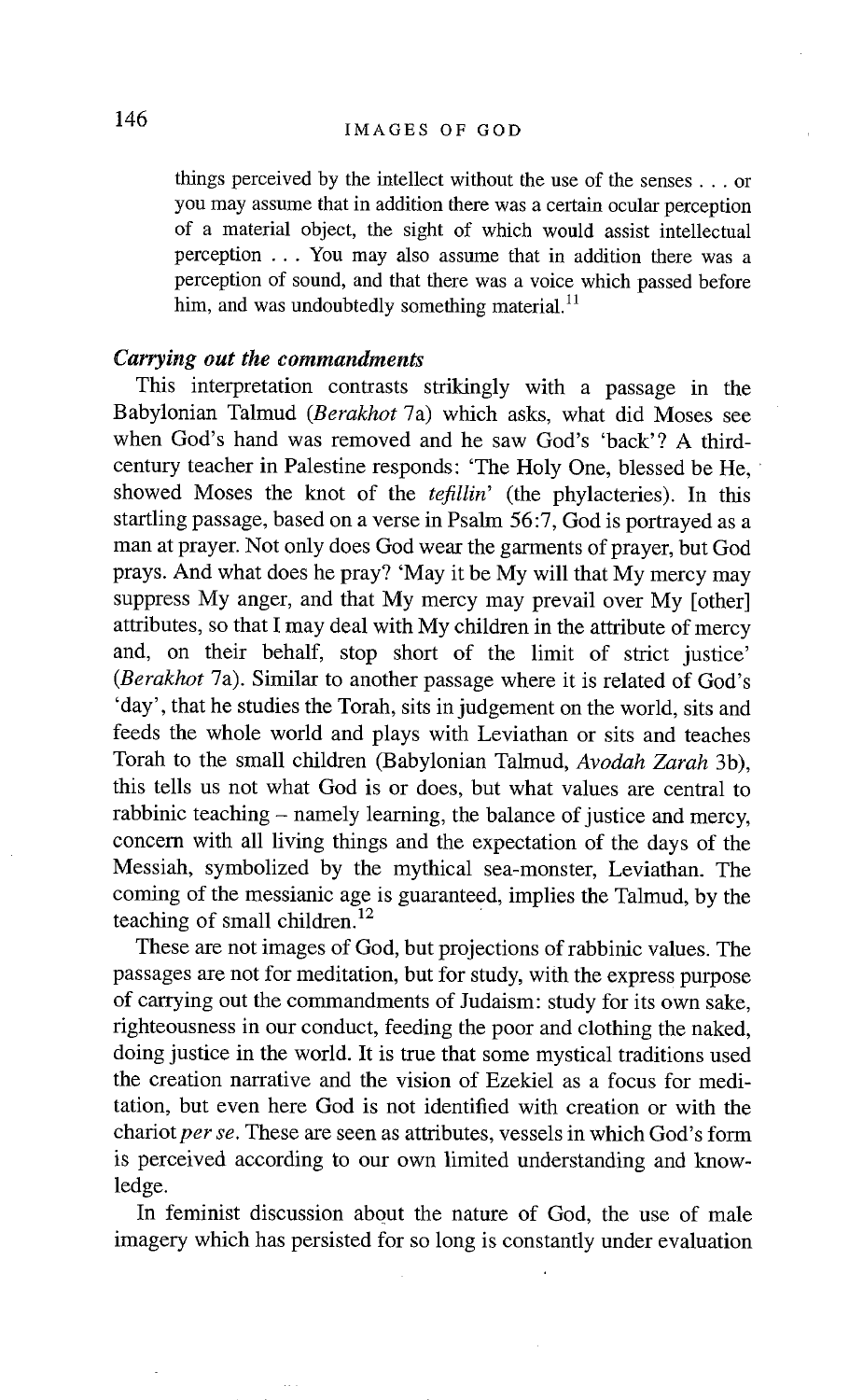in modem prayer books and scholarly articles. Though we know that God is neither male nor female, to conceive of God using feminine images is not a new phenomenon. Atnong many other biblical images which have found their way into contemporary prayer books is the image of God as a mother comforting her child or as a woman nursing her child. The overriding image of God through the liturgy is an image of dominance and transcendent power. Modem prayer books have attempted to redress that balance by introducing gender-inclusive language and by neutralizing the hierarchical pattern which sets God as a kind of feudal overlord of creation.

## *Humanity in God's image*

Humanity is created in God's image, but too often we create God in our image - a figure of political authority, morally endorsing those values that we place at the centre of our world, shunning those that are anathema to us. But the truth is that we are only created in God's image in that we are free to create or destroy as the Creator is free. A midrash from the mystical tradition expresses it in this way:

The whole work of Creation was done by these three [the water, the earth and the heavens] . . . When the sixth day came they were all prepared to create, as on the other days. The Holy One, blessed be He, said to them: No single one of you can make this creature, as you have made the other creatures that have been formed up till now. But you must all join together, and I shall be with you, and we shall make man; for you cannot make him on your own. You three will be responsible for the body, and I shall be responsible for the soul.., with [the part] that he will receive from Me, namely the soul, he will leave the affairs of the world, and his yearning and desire will be for the holy, supernal things.<sup>13</sup>

The metaphorical images of God that are used throughout the Bible or Talmud, in mystical language or in liturgical use are immensely varied. Jews do not feel bound to only one of these expressions of God's attributes. Our own experience and the way in which we relate to God personally determines how we speak of God. Judaism does not require a pictorial iconography to convey God's presence to humanity. The language of the Hebrew Bible, *aggadah,* the liturgy, medieval philosophy and theology allow God to be transcendent and immanent, a God of justice and mercy, a universal God and a God who is deeply personal. The first words that are learnt by a Jewish child are the central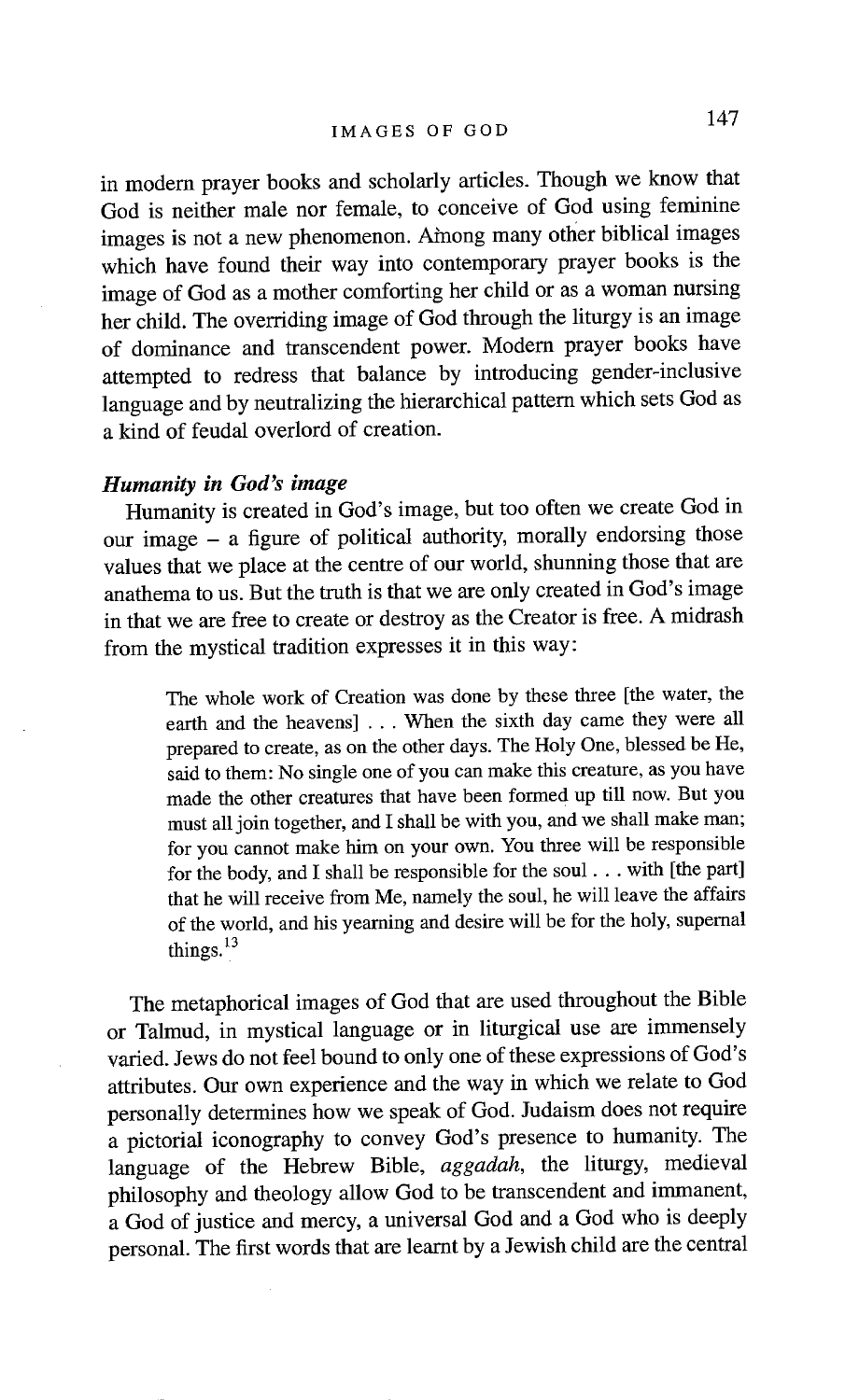**affirmation of Jewish belief: 'Hear O Israel, the Eternal One is our God, the Eternal God is One' (Deut 6:4). These are also the final words to be recited before one's death. There is no image conveyed by these words. No picture to tell us what is meant by oneness or uniqueness or unity. For Jews, what is important is the teaching that proceeds from the command of the One who is the Ultimate Reality, a teaching that governs the daily life of each individual.** 

*Alexandra Wright* **read English and Medieval Arts at university and studied at Leo Baeck College in London where she was ordained in 1986. She was Associate Rabbi at the Liberal Jewish Synagogue, London from 1986-1989 and is currently the Rabbi of Radlett and Bushey Reform Synagogue, Hertfordshire. She has lectured in Hebrew at Leo Baeck College where she is now co-ordinator of the rabbinic tutors. She has contributed to** *Hear our voice*  **(1994) and** *Taking up the timbrel* **(due to be published Spring 2000), both edited by Sybil Sheridan, and to** *Themes and issues in Judaism,* **edited by Seith Kunin. She is married and has two children.** 

#### NOTES

1 C. S. Lewis, *A grief observed* (London, 1978), p 52.

2 Isaiah Tishby, *The wisdom of the Zohar* (Oxford University Press, 1989), Volume I, Part 1:6, p 265, quoting the Babylonian Talmud *Hagigah* 13a in the name of Ben Sira.

3 Gabrielle Sed-Rajna, *Ancient Jewish art* (Neuchâtel, 1985), pp 10-11. 'This permissive attitude, already quite accepted during Roman times, is certainly at the origin of the similar position adopted by the leaders of the medieval European communities. Whenever they were asked whether images (then commonly occurring in the synagogues on stained glass and in manuscripts) were lawful or not, their objections were inspired rather by fear that the faithful would be distracted, than by concem for the literal observance of the Second Commandment. Opposition on the grounds of religious principle prevailed during certain periods, particularly when society itself was in accord. Such was the case with Jews living in Byzantium during the iconoclastic period or of Jews in Islamic-ruled regions who were subject to the religious doctrines of Islam.

4 Dietrich Bonhoeffer in his theological commentary to the beginning of Genesis writes: 'God loves his work, he loves it in its own being, for the creature honours the Creator. But still God does not recognize himself in his work; he sees his work but he does not see himself. "To see oneself" means as it were "to behold one's face in a mirror", "to see oneself in a likeness". How shall this come to pass? God remains totally the Creator. His work lies at his feet. How shall he find himself in his work? The work does not resemble the Creator, it is not his image. It is the form of his command' *(Creation and fall* (New York, 1964), p 33).

5 1 am very grateful for Norman Solomon's essay, 'Picturing God', in *Themes and issues in Judaism* (London, 2000), pp 136-165, and would refer the reader to his very full treatment of the subject.

6 The Hebrew word for 'their music' is *kavvam* from *kav* ('line'). Is the poet perhaps punning on the Hebrew *wordyikkavu* (Genesis 1:9): 'And God said, "Let the waters under the sky be gathered